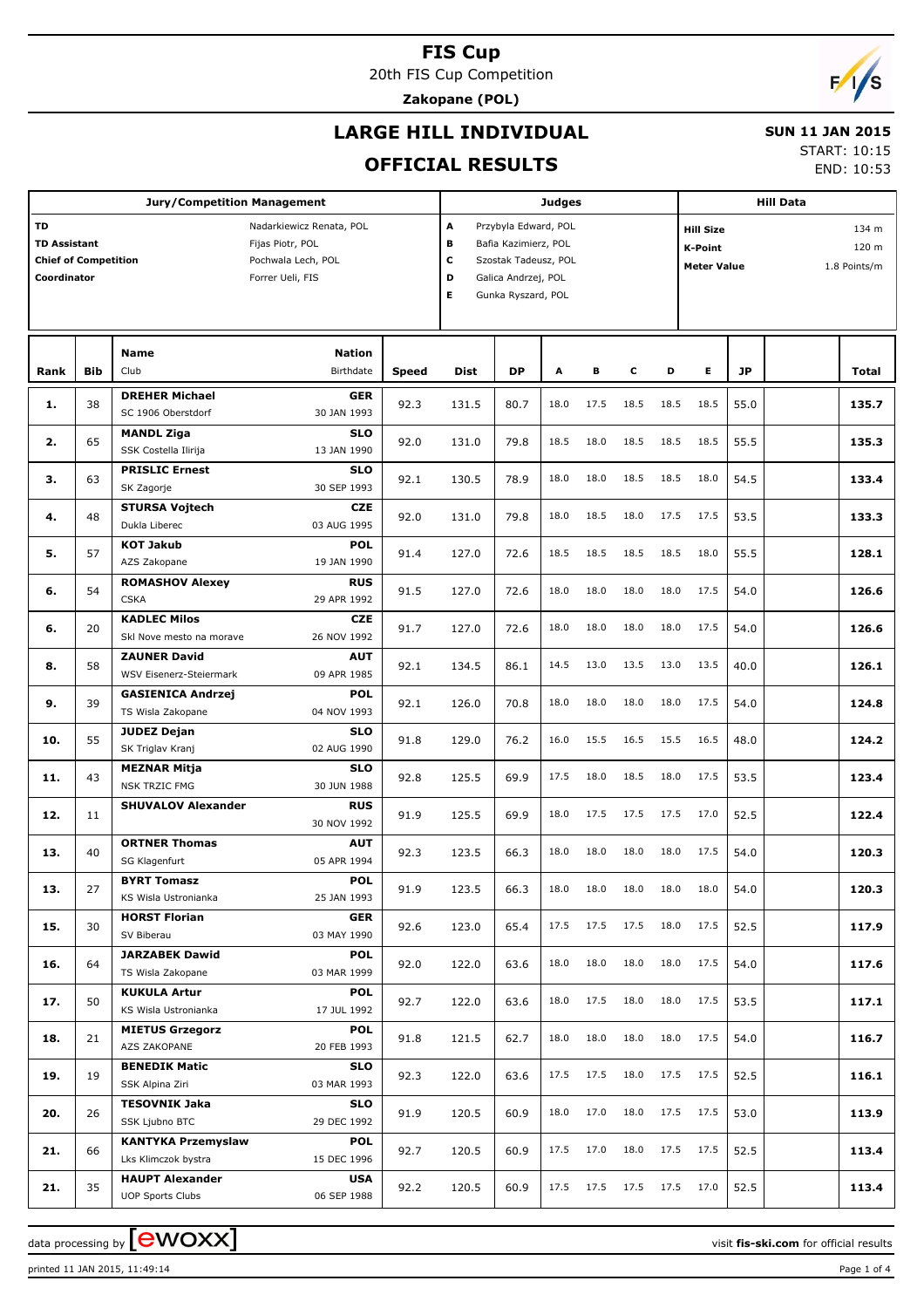20th FIS Cup Competition **Zakopane (POL)**



## **LARGE HILL INDIVIDUAL**

### **OFFICIAL RESULTS**

 **SUN 11 JAN 2015** START: 10:15

END: 10:53

|      |            |                                                     |                            |       |       |           |      |      |      |      |      |           | <b>LIVD. 10.JJ</b> |
|------|------------|-----------------------------------------------------|----------------------------|-------|-------|-----------|------|------|------|------|------|-----------|--------------------|
| Rank | <b>Bib</b> | <b>Name</b><br>Club                                 | <b>Nation</b><br>Birthdate | Speed | Dist  | <b>DP</b> | A    | в    | c    | D    | E.   | <b>JP</b> | Total              |
|      |            | <b>VESELOV Denis</b>                                | <b>RUS</b>                 |       |       |           |      |      |      |      |      |           |                    |
| 21.  | 24         |                                                     | 03 FEB 1991                | 91.5  | 120.5 | 60.9      | 17.5 | 17.5 | 17.5 | 17.5 | 17.5 | 52.5      | 113.4              |
| 24.  | 67         | <b>PODZORSKI Lukasz</b>                             | <b>POL</b>                 | 92.1  | 120.0 | 60.0      | 17.5 | 17.0 | 17.5 | 17.5 | 17.0 | 52.0      | 112.0              |
|      |            | <b>KS Wisla Wisla</b>                               | 25 JAN 1996                |       |       |           |      |      |      |      |      |           |                    |
| 25.  | 61         | <b>MAYLAENDER Jan</b><br>SC Degenfeld               | <b>GER</b>                 | 92.2  | 119.5 | 59.1      | 18.0 | 17.5 | 17.5 | 17.5 | 17.5 | 52.5      | 111.6              |
|      |            | <b>HOLIK Frantisek</b>                              | 29 MAR 1992<br><b>CZE</b>  |       |       |           |      |      |      |      |      |           |                    |
| 26.  | 34         | Lsk Lomnice nad popelkou                            | 23 OCT 1998                | 91.5  | 120.0 | 60.0      | 17.0 | 17.5 | 17.5 | 17.0 | 17.0 | 51.5      | 111.5              |
|      |            | <b>LACKNER Thomas</b>                               | <b>AUT</b>                 |       |       |           |      |      |      |      |      |           |                    |
| 27.  | 60         | HSV Absam-Bergisel-Tirol                            | 09 APR 1993                | 92.6  | 119.5 | 59.1      | 17.0 | 17.5 | 17.5 | 17.5 | 17.0 | 52.0      | 111.1              |
| 27.  | 56         | <b>POLASEK Viktor</b>                               | <b>CZE</b>                 | 91.6  | 119.5 | 59.1      | 17.5 | 17.0 | 17.5 | 17.5 | 17.0 | 52.0      | 111.1              |
|      |            | Sk Nove mesto na morave                             | 18 JUL 1997                |       |       |           |      |      |      |      |      |           |                    |
| 27.  | 36         | <b>AALST VAN DER Oldrik</b>                         | <b>NED</b>                 | 92.1  | 119.5 | 59.1      | 18.0 | 17.0 | 17.5 | 17.5 | 17.0 | 52.0      | 111.1              |
|      |            | National Team                                       | 01 DEC 1995                |       |       |           |      |      |      |      |      |           |                    |
| 30.  | 32         | <b>CAPUDER Martin</b><br>Ssk Costella ilirija       | <b>SLO</b><br>07 NOV 1997  | 91.8  | 120.5 | 60.9      | 16.5 | 17.5 | 16.5 | 16.5 | 17.0 | 50.0      | 110.9              |
|      |            | <b>SCHULTHEISS Richard</b>                          | <b>GER</b>                 |       |       |           |      |      |      |      |      |           |                    |
| 31.  | 14         | SG Nickelhuette Aue                                 | 05 APR 1998                | 92.2  | 119.5 | 59.1      | 17.5 | 16.5 | 17.5 | 17.0 | 17.0 | 51.5      | 110.6              |
|      |            | <b>NIETZEL Justin</b>                               | <b>GER</b>                 |       |       |           | 17.0 | 17.0 | 17.0 | 17.0 |      |           |                    |
| 32.  | 41         | Sc Hinterzarten                                     | 17 SEP 1997                | 92.3  | 119.5 | 59.1      |      |      |      |      | 16.5 | 51.0      | 110.1              |
| 33.  | 46         | <b>SAKALA Filip</b>                                 | <b>CZE</b>                 | 92.9  | 117.5 | 55.5      | 17.5 | 17.5 | 17.5 | 17.5 | 17.0 | 52.5      | 108.0              |
|      |            | Tj Frenstat pod radhostem                           | 21 MAY 1996                |       |       |           |      |      |      |      |      |           |                    |
| 34.  | 44         | <b>MICHALEK Jan</b><br>Tj Roznov pod radhostem      | <b>CZE</b><br>22 MAY 1996  | 92.0  | 117.0 | 54.6      | 17.5 | 17.5 | 17.0 | 17.5 | 17.0 | 52.0      | 106.6              |
|      |            | <b>JANOTA Konrad</b>                                | <b>POL</b>                 |       |       |           |      |      |      |      |      |           |                    |
| 35.  | 31         | SSR LZS Sokol Szczyrk                               | 13 NOV 1994                | 92.3  | 117.0 | 54.6      | 17.5 | 17.0 | 16.5 | 17.0 | 17.0 | 51.0      | 105.6              |
|      |            | <b>STEKALA Andrzej</b>                              | <b>POL</b>                 |       |       |           |      |      |      |      |      |           |                    |
| 36.  | 68         | Azs Zakopane                                        | 30 JUN 1995                | 92.1  | 126.5 | 71.7      | 11.0 | 10.5 | 11.0 | 11.0 | 11.0 | 33.0      | 104.7              |
| 36.  | 52         | <b>ANTONISSEN Lars</b>                              | <b>NED</b>                 | 92.5  | 116.5 | 53.7      | 17.0 | 17.0 | 17.0 | 17.5 | 17.0 | 51.0      | 104.7              |
|      |            | National Team                                       | 31 JUL 1995                |       |       |           |      |      |      |      |      |           |                    |
| 38.  | 53         | <b>MENZ Florian</b><br>SC Steinbach- Hallenberg     | <b>GER</b><br>12 SEP 1994  | 92.6  | 116.0 | 52.8      | 16.5 | 17.0 | 17.0 | 17.0 | 17.0 | 51.0      | 103.8              |
|      |            | <b>FRIEDRICH Tomas</b>                              | <b>CZE</b>                 |       |       |           |      |      |      |      |      |           |                    |
| 39.  | 42         | SK Jested Liberec                                   | 02 FEB 1995                | 91.8  | 116.0 | 52.8      | 16.5 | 16.5 | 17.0 | 17.0 | 16.5 | 50.0      | 102.8              |
|      |            | <b>LASOTA Damian</b>                                | <b>CZE</b>                 |       |       |           |      |      |      |      |      |           |                    |
| 39.  | 12         | TJ Trinec                                           | 11 MAY 1997                | 92.3  | 116.0 | 52.8      | 17.5 | 16.5 | 16.5 | 16.5 | 17.0 | 50.0      | 102.8              |
| 41.  | 29         | <b>SHISHKIN Vadim</b>                               | <b>RUS</b>                 | 91.2  | 114.5 | 50.1      | 17.0 | 17.0 | 17.0 | 17.0 | 17.0 | 51.0      | 101.1              |
|      |            | Nishniy Tagil                                       | 02 NOV 1995                |       |       |           |      |      |      |      |      |           |                    |
| 42.  | 62         | <b>FRIBERG Christian</b>                            | <b>USA</b>                 | 91.5  | 114.0 | 49.2      | 17.0 | 17.0 | 17.0 | 17.0 | 16.5 | 51.0      | 100.2              |
|      |            | Saint Paul Ski Club<br><b>WEISS Franz</b>           | 08 SEP 1994<br>GER         |       |       |           |      |      |      |      |      |           |                    |
| 43.  | 23         | SG Nickelhuette Aue                                 | 18 JUL 1996                | 92.4  | 114.5 | 50.1      | 16.5 | 16.5 | 17.0 | 16.5 | 16.0 | 49.5      | 99.6               |
|      |            | <b>WEIGEL Cedrik</b>                                | GER                        |       |       |           |      |      |      |      |      |           |                    |
| 44.  | 9          | SG Nickelhuette Aue                                 | 15 DEC 1998                | 91.9  | 113.0 | 47.4      | 17.0 | 17.0 | 17.0 | 17.0 | 16.5 | 51.0      | 98.4               |
| 45.  | 37         | <b>HERRMANN Michael</b>                             | GER                        | 92.1  | 112.0 | 45.6      | 17.0 | 17.0 | 17.0 | 17.0 | 16.5 | 51.0      | 96.6               |
|      |            | Sc Oberstdorf                                       | 02 FEB 1994                |       |       |           |      |      |      |      |      |           |                    |
| 46.  | 51         | <b>KRAMARSIC Matic</b>                              | <b>SLO</b>                 | 91.7  | 112.0 | 45.6      | 17.0 | 17.0 | 16.5 | 17.0 | 16.5 | 50.5      | 96.1               |
|      |            | SSK Costella Ilirija<br><b>TATU Robert Valentin</b> | 02 FEB 1990<br><b>ROU</b>  |       |       |           |      |      |      |      |      |           |                    |
| 47.  | 45         | CS Dinamo                                           | 03 JUL 1996                | 91.1  | 111.5 | 44.7      | 17.0 | 17.0 | 17.0 | 17.0 | 17.0 | 51.0      | 95.7               |
|      |            | <b>TADIC Saso</b>                                   | <b>SLO</b>                 |       |       |           |      |      |      |      |      |           |                    |
| 48.  | 18         | SSK Ljubno BTC                                      | 02 JAN 1988                | 92.0  | 111.5 | 44.7      | 17.0 | 17.0 | 16.5 | 17.0 | 16.5 | 50.5      | 95.2               |

data processing by **CWOXX**  $\blacksquare$ 

printed 11 JAN 2015, 11:49:14 Page 2 of 4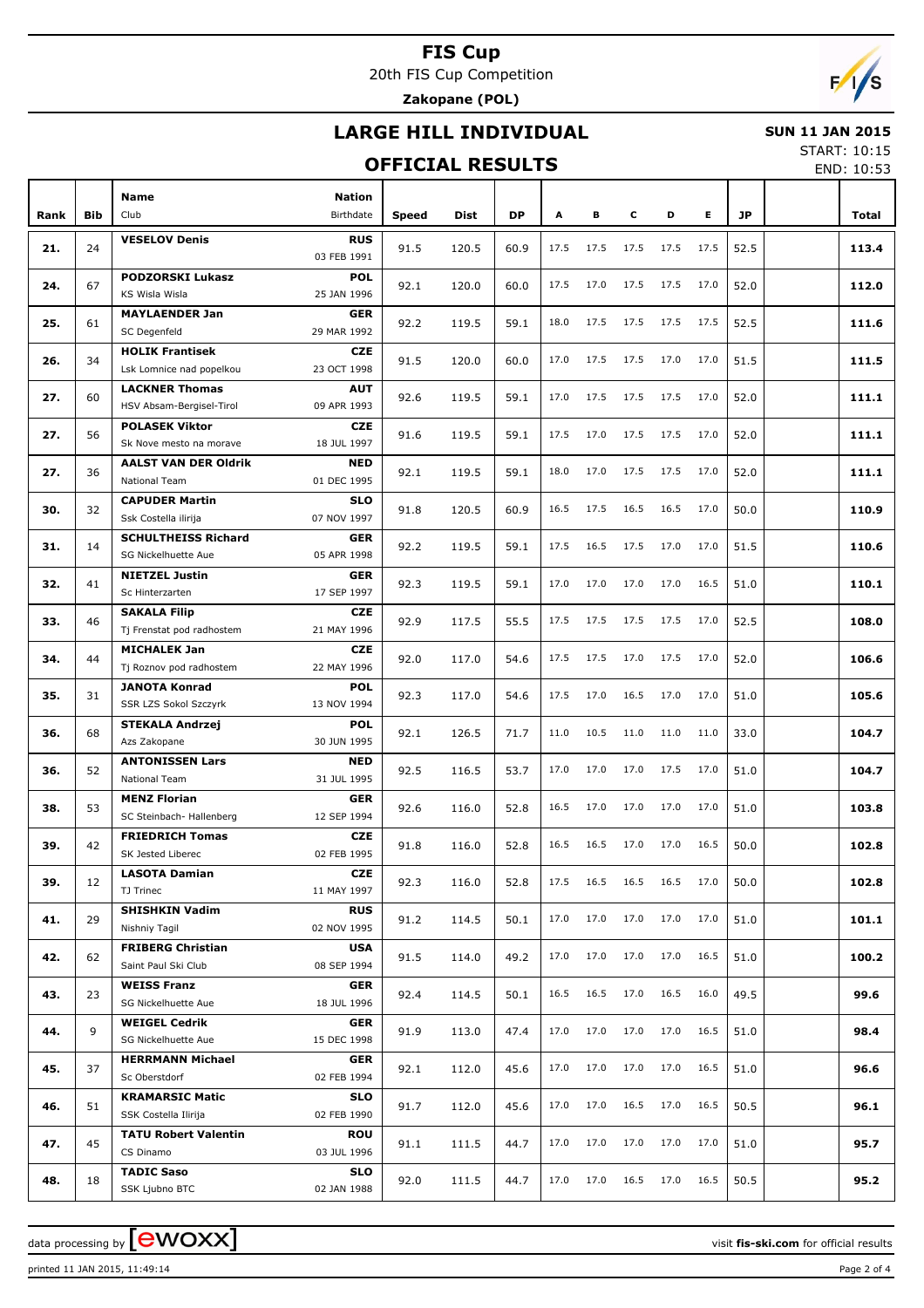20th FIS Cup Competition

**Zakopane (POL)**

## **LARGE HILL INDIVIDUAL**

#### **OFFICIAL RESULTS**

 **SUN 11 JAN 2015** START: 10:15

END: 10:53

|      |                | <b>Name</b>                                            | <b>Nation</b>             |              |             |           |      |      |      |      |      |           |              |
|------|----------------|--------------------------------------------------------|---------------------------|--------------|-------------|-----------|------|------|------|------|------|-----------|--------------|
| Rank | <b>Bib</b>     | Club                                                   | Birthdate                 | <b>Speed</b> | <b>Dist</b> | <b>DP</b> | A    | в    | C    | D    | E    | <b>JP</b> | <b>Total</b> |
| 49.  | 25             | <b>PASICHNYK Stepan</b><br>Kremenets ski school        | <b>UKR</b><br>09 JAN 1998 | 91.9         | 111.5       | 44.7      | 17.0 | 17.0 | 16.5 | 16.5 | 16.5 | 50.0      | 94.7         |
| 50.  | 59             | <b>GUT Pawel</b><br>Lks Poroniec poronin               | <b>POL</b><br>05 APR 1997 | 92.0         | 111.0       | 43.8      | 17.0 | 17.0 | 16.5 | 17.0 | 16.5 | 50.5      | 94.3         |
| 51.  | 33             | <b>SERETINEK Nejc</b><br>SSK Ilirija Ljubljana         | <b>SLO</b><br>30 SEP 1996 | 92.0         | 110.5       | 42.9      | 17.0 | 17.0 | 16.5 | 17.0 | 16.5 | 50.5      | 93.4         |
| 52.  | 49             | <b>BUZESCU PURICE Constantin Rober</b><br>Css brasovia | <b>ROU</b><br>19 JUN 1997 | 92.3         | 110.5       | 42.9      | 16.5 | 16.5 | 16.5 | 16.5 | 16.0 | 49.5      | 92.4         |
| 53.  | 28             | <b>KOJZAR Mateusz</b><br>Ks Wisla ustronianka          | <b>POL</b><br>14 OCT 1994 | 91.1         | 109.5       | 41.1      | 17.0 | 17.0 | 16.5 | 16.5 | 16.5 | 50.0      | 91.1         |
| 54.  | 13             | <b>PASICHNYK Viktor</b><br>Kremenets                   | <b>UKR</b><br>02 DEC 1992 | 92.3         | 116.5       | 53.7      | 11.0 | 10.5 | 11.5 | 10.5 | 11.0 | 32.5      | 86.2         |
| 55.  | 22             | <b>KALINCHUK Andriy</b><br>Verkhovyna Ski School       | <b>UKR</b><br>03 DEC 1995 | 91.6         | 104.5       | 32.1      | 16.5 | 17.0 | 16.5 | 16.0 | 16.0 | 49.0      | 81.1         |
| 56.  | 3              | <b>SKUPIEN Damian</b><br>Ts Wisla zakopane             | <b>POL</b><br>21 SEP 1999 | 91.4         | 100.5       | 24.9      | 16.5 | 16.0 | 16.5 | 16.5 | 16.5 | 49.5      | 74.4         |
| 57.  | $\overline{2}$ | <b>URBAS Tymoteusz</b><br>Azs Zakopane                 | <b>POL</b><br>15 AUG 1996 | 92.1         | 101.0       | 25.8      | 16.0 | 15.0 | 16.0 | 16.0 | 15.0 | 47.0      | 72.8         |
| 58.  | 8              | <b>BALANDA Ruslan</b><br>Kremenets Ski School          | <b>UKR</b><br>26 DEC 1992 | 91.8         | 99.5        | 23.1      | 16.0 | 16.5 | 16.0 | 16.0 | 15.5 | 48.0      | 71.1         |
| 59.  | 10             | <b>MURAVITSKI Aliaksei</b>                             | <b>BLR</b><br>19 JUL 1992 | 92.4         | 99.0        | 22.2      | 16.0 | 15.5 | 16.0 | 16.0 | 16.0 | 48.0      | 70.2         |
| 60.  | $\overline{7}$ | <b>DOLEZEL Dusan</b><br>Tj Frenstat pod radhostem      | <b>CZE</b><br>05 JUN 1998 | 91.6         | 96.5        | 17.7      | 16.0 | 15.5 | 16.0 | 15.5 | 16.0 | 47.5      | 65.2         |
| 61.  | 17             | YAKIBYUK Igor<br>Verkhovyna                            | <b>UKR</b><br>02 JAN 1995 | 91.4         | 95.0        | 15.0      | 15.5 | 15.5 | 16.0 | 15.0 | 15.5 | 46.5      | 61.5         |
| 62.  | 15             | <b>KUSHNIRCHUK Mykola</b><br>Vorokhta Ski school       | <b>UKR</b><br>15 OCT 1999 | 90.0         | 94.0        | 13.2      | 15.0 | 14.5 | 16.0 | 15.5 | 14.5 | 45.0      | 58.2         |
| 63.  | $\mathbf{1}$   | <b>KRUPA Dawid</b><br>Ss-R Lzs sokol szczyrk           | <b>POL</b><br>19 JAN 1998 | 92.0         | 92.5        | 10.5      | 15.0 | 15.5 | 16.0 | 15.5 | 15.5 | 46.5      | 57.0         |
| 64.  | 5              | <b>BUKOWSKI Lukasz</b><br>Ts Wisla zakopane            | <b>POL</b><br>20 MAR 1997 | 91.7         | 93.5        | 12.3      | 14.5 | 14.5 | 15.0 | 15.0 | 14.5 | 44.0      | 56.3         |
| 65.  | 6              | <b>DODYUK Vitalii</b><br>Verkhovyna                    | <b>UKR</b><br>23 MAR 1993 | 91.4         | 86.5        | $-0.3$    | 15.0 | 15.0 | 15.5 | 15.5 | 15.5 | 46.0      | 45.7         |
| 66.  | 16             | <b>VASKUL Andriy</b><br>Vorokhta Ski school            | <b>UKR</b><br>01 APR 1999 | 90.6         | 78.5        | $-14.7$   | 13.0 | 13.5 | 14.0 | 13.5 | 14.0 | 41.0      | 26.3         |

| Did not start |                                  |  |  |  |  |  |  |  |  |
|---------------|----------------------------------|--|--|--|--|--|--|--|--|
| <b>Bib</b>    | <b>Name</b>                      |  |  |  |  |  |  |  |  |
| Δ             | <b>GASIENICA LASKOWY Bartosz</b> |  |  |  |  |  |  |  |  |
| 47            | <b>OBERMAYR Johannes</b>         |  |  |  |  |  |  |  |  |

| <b>Weather Information</b> |         |      |      |          |              |     |     |  |  |  |  |  |
|----------------------------|---------|------|------|----------|--------------|-----|-----|--|--|--|--|--|
|                            |         | Snow | Air  | Humidity | Wind $[m/s]$ |     |     |  |  |  |  |  |
|                            | Weather | [°C] | [°C] | [%]      | Min          | Avg | Max |  |  |  |  |  |
| 1st round                  | cloudy  | -5   |      | 85       | $-0.5$       | 0.8 | 2.0 |  |  |  |  |  |

data processing by **CWOXX** and  $\overline{C}$  and  $\overline{C}$  and  $\overline{C}$  and  $\overline{C}$  and  $\overline{C}$  and  $\overline{C}$  and  $\overline{C}$  and  $\overline{C}$  and  $\overline{C}$  and  $\overline{C}$  and  $\overline{C}$  and  $\overline{C}$  and  $\overline{C}$  and  $\overline{C}$  and  $\overline{C}$ 

printed 11 JAN 2015, 11:49:14 Page 3 of 4